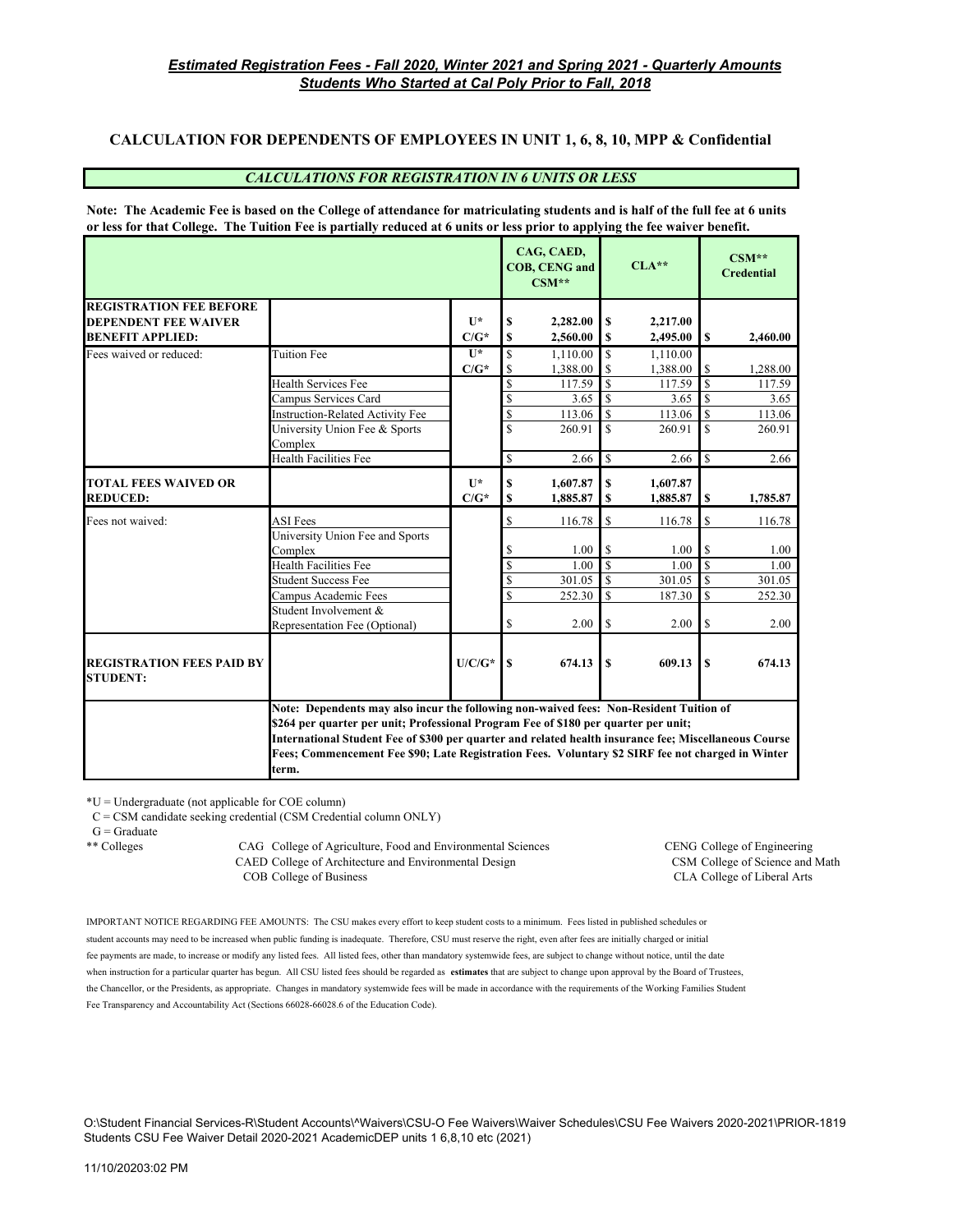# **CALCULATION FOR DEPENDENTS OF EMPLOYEES IN UNIT 1, 6, 8, 10, MPP & Confidential**

#### *CALCULATIONS FOR REGISTRATION IN TWO CLASSES (EXCEEDING 6 UNITS)*

**Note: The Academic Fee charged is based on the College of attendance for matriculating students. A dependent taking more than 6 units but only 2 classes is being charged the full Academic Fee.**

|                                                     |                                                                                                                                                                                                                                                                                                                                                                                                      |                                      |                         | CAG, CAED,<br><b>COB, CENG and</b><br>$CSM**$ |                  | $CLA**$              |             | $CSM**$<br><b>Credential</b> |
|-----------------------------------------------------|------------------------------------------------------------------------------------------------------------------------------------------------------------------------------------------------------------------------------------------------------------------------------------------------------------------------------------------------------------------------------------------------------|--------------------------------------|-------------------------|-----------------------------------------------|------------------|----------------------|-------------|------------------------------|
| <b>REGISTRATION FEE BEFORE</b>                      |                                                                                                                                                                                                                                                                                                                                                                                                      |                                      |                         |                                               |                  |                      |             |                              |
| <b>DEPENDENT FEE WAIVER</b>                         |                                                                                                                                                                                                                                                                                                                                                                                                      | $\mathbf{U}^*$                       | \$                      | 3,256.00                                      | S                | 3,126.00             |             |                              |
| <b>BENEFIT APPLIED:</b>                             |                                                                                                                                                                                                                                                                                                                                                                                                      | $C/G^*$                              | \$                      | 3,734.00                                      | S                | 3,604.00             | S           | 3,562.00                     |
| Fees waived or reduced:                             | <b>Tuition Fee</b>                                                                                                                                                                                                                                                                                                                                                                                   | $\mathbf{U}^*$                       | $\overline{\mathbf{S}}$ | 1.914.00                                      | $\mathbf{\$}$    | 1.914.00             |             |                              |
|                                                     |                                                                                                                                                                                                                                                                                                                                                                                                      | $\mathbf{C}/\mathbf{G}^{\star}$      | \$                      | 2,392.00                                      | <sup>\$</sup>    | 2,392.00             | S           | 2,220.00                     |
|                                                     | Health Services Fee                                                                                                                                                                                                                                                                                                                                                                                  |                                      | \$                      | 117.59                                        | <sup>\$</sup>    | 117.59               | $\mathbf S$ | 117.59                       |
|                                                     | Campus Services Card                                                                                                                                                                                                                                                                                                                                                                                 |                                      | $\overline{\mathbb{S}}$ | 3.65                                          | $\mathbf S$      | 3.65                 | \$          | 3.65                         |
|                                                     | <b>Instruction-Related Activity Fee</b>                                                                                                                                                                                                                                                                                                                                                              |                                      | \$                      | 113.06                                        | $\mathbf S$      | 113.06               | $\mathbf S$ | 113.06                       |
|                                                     | University Union Fee & Sports<br>Complex                                                                                                                                                                                                                                                                                                                                                             |                                      | \$                      | 260.91                                        | $\mathcal{S}$    | 260.91               | $\mathbf S$ | 260.91                       |
|                                                     | Health Facilities Fee                                                                                                                                                                                                                                                                                                                                                                                |                                      | \$                      | 2.66                                          | <sup>\$</sup>    | 2.66                 | \$.         | 2.66                         |
| <b>TOTAL FEES WAIVED OR</b><br><b>REDUCED:</b>      |                                                                                                                                                                                                                                                                                                                                                                                                      | $\mathbf{I}$ $\mathbf{R}$<br>$C/G^*$ | \$<br>\$                | 2,411.87<br>2,889.87                          | $\mathbf S$<br>S | 2,411.87<br>2,889.87 | \$          | 2,717.87                     |
|                                                     |                                                                                                                                                                                                                                                                                                                                                                                                      |                                      |                         |                                               |                  |                      |             |                              |
| Fees not waived:                                    | ASI Fees                                                                                                                                                                                                                                                                                                                                                                                             |                                      | S                       | 116.78                                        | \$               | 116.78               | S           | 116.78                       |
|                                                     | University Union Fee and Sports                                                                                                                                                                                                                                                                                                                                                                      |                                      |                         |                                               |                  |                      |             |                              |
|                                                     | Complex                                                                                                                                                                                                                                                                                                                                                                                              |                                      | S                       | 1.00                                          | <sup>\$</sup>    | 1.00                 | S           | 1.00                         |
|                                                     | Health Facilities Fee                                                                                                                                                                                                                                                                                                                                                                                |                                      | \$                      | 1.00                                          | $\mathbf S$      | 1.00                 | $\mathbf S$ | 1.00                         |
|                                                     | <b>Student Success Fee</b>                                                                                                                                                                                                                                                                                                                                                                           |                                      | \$                      | 301.05                                        | $\mathbf S$      | 301.05               | $\mathbf S$ | 301.05                       |
|                                                     | Campus Academic Fees                                                                                                                                                                                                                                                                                                                                                                                 |                                      | \$                      | 422.30                                        | <sup>\$</sup>    | 292.30               | <b>S</b>    | 422.30                       |
|                                                     | Student Involvement &                                                                                                                                                                                                                                                                                                                                                                                |                                      |                         |                                               |                  |                      |             |                              |
|                                                     | Representation Fee (Optional)                                                                                                                                                                                                                                                                                                                                                                        |                                      | \$                      | 2.00                                          | \$               | 2.00                 | \$          | 2.00                         |
| <b>REGISTRATION FEES PAID BY</b><br><b>STUDENT:</b> |                                                                                                                                                                                                                                                                                                                                                                                                      | $U/C/G^*$                            | S                       | 844.13                                        | $\mathbf{s}$     | 714.13               | S           | 844.13                       |
|                                                     | Note: Dependents may also incur the following non-waived fees: Non-Resident Tuition of<br>\$264 per quarter per unit; Professional Program Fee of \$180 per quarter per unit;<br>International Student Fee of \$300 per quarter and related health insurance fee; Miscellaneous Course<br>Fees; Commencement Fee \$90; Late Registration Fees. Voluntary \$2 SIRF fee not charged in Winter<br>term. |                                      |                         |                                               |                  |                      |             |                              |

\*U = Undergraduate (not applicable for COE column)

C = CSM candidate seeking credential (CSM Credential column ONLY)

 $G =$ Graduate

\*\* Colleges CAG College of Agriculture, Food and Environmental Sciences CENG College of Engineering CAED College of Architecture and Environmental Design CSM College of Science and Math COB College of Business CLA College of Liberal Arts

IMPORTANT NOTICE REGARDING FEE AMOUNTS: The CSU makes every effort to keep student costs to a minimum. Fees listed in published schedules or student accounts may need to be increased when public funding is inadequate. Therefore, CSU must reserve the right, even after fees are initially charged or initial fee payments are made, to increase or modify any listed fees. All listed fees, other than mandatory systemwide fees, are subject to change without notice, until the date when instruction for a particular quarter has begun. All CSU listed fees should be regarded as **estimates** that are subject to change upon approval by the Board of Trustees, the Chancellor, or the Presidents, as appropriate. Changes in mandatory systemwide fees will be made in accordance with the requirements of the Working Families Student Fee Transparency and Accountability Act (Sections 66028-66028.6 of the Education Code).

O:\Student Financial Services-R\Student Accounts\^Waivers\CSU-O Fee Waivers\Waiver Schedules\CSU Fee Waivers 2020-2021\PRIOR-1819 Students CSU Fee Waiver Detail 2020-2021 AcademicDEP units 1 6,8,10 etc (2021)